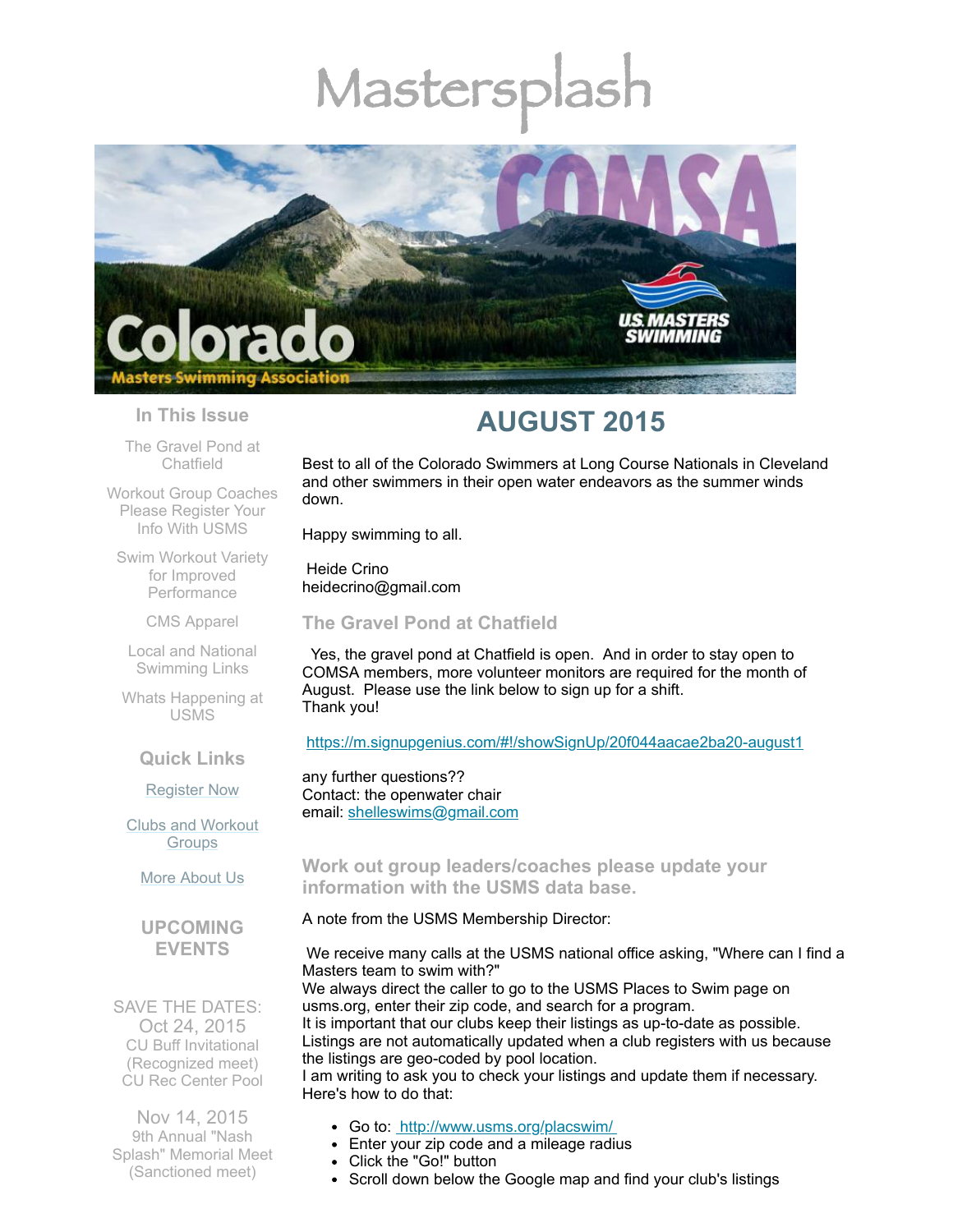VMAC

**ONGOING EVENTS**

**COMSA Registration** [registration](http://www.comsa.org/joining/index.html) link

• If your listing needs to be updated, click the "Modify this listing" link within the listing

• If you don't see a listing for your club or pool, add one by scrolling back up to the Google map and clicking the "Add a new listing" link just below the map.

Thank you for helping us keep these listings accurate. Doing so helps us direct prospective members to your program!

Anna Lea Matysek USMS Membership Director

2015 Check Off Challenge info and [registration](http://www.usms.org/fitness/content/checkoff) <span id="page-1-0"></span>**Swimming Workout Variety for Improved Performance Challenge yourself and mix it up!**

# from USMS.org

2015 Go The **Distance** Enter Go the [Distance](http://www.usms.org/fitness/enterflogevent.php) Swimming Workout Variety for Improved PerformanceChallenge yourself and mix it up! by Terry Heggy | August 3, 2015

More [Information](http://www.comsa.org/)

**[Contact](mailto:heidecrino@gmail.com?)** 

Albert Einstein defined insanity as "doing the same thing over and over and expecting different results." Yet many Masters swimmers repeat the same workout with only minor variety, and then wonder why they don't improve. Here are some suggestions to help you break out of that rut.

# *Embrace Disorder*

- Swim 100 IMs with the order mixed up. If you do every combination, you'll get through 18 unique 100s. It's fun to print the options on strips of paper and let each person in your lane pull one out of a bowl as you go through the set.
- Swim IMs made up of nonstandard strokes. Throw in some sidestroke, corkscrew, dogpaddle, or [Tazmanian](https://www.youtube.com/watch?v=bg0Icl-eph8) Hula.
- Swim freestyle with dolphin kick, backstroke with breaststroke kick, or butterfly with flutter kick. You'll be surprised how much concentration and effort it takes to do it right.

# *Rolling Thunder*

Different levels of intensity train different metabolic systems, which is why we all need to mix in some sprinting, threshold swims, long, slow distance, etc. But a good fusion set can be an interesting way to challenge yourself as well.

- Swim a set of 5 x 200 free, with 100 of each repeat at a significantly higher effort, trying to keep the total 200 time the same throughout the set. Take plenty of rest:
	- 100 hard, 100 moderate
	- 25 moderate, 100 hard, 75 moderate
	- 50 moderate, 100 hard, 50 moderate
	- 75 moderate, 100 hard, 25 moderate
	- 100 moderate, 100 hard

You can extend this idea to any distance. For 500s, you might swim 150 of it at the higher intensity. Pay attention to how you feel on each repeat; you'll likely learn something about how you should pace your races.

#### *Immersion Inversion*

Just roll over and do your favorite set on your back.

This is especially good for those swimmers (I'm talking to you, triathletes) who rarely practice nonfreestyle strokes. Backstroke not only helps you balance muscular development and open up your chest, but it also forces you to pay attention to your bodyline and drag profile. This focus pays dividends to your freestyle through improved awareness and flexibility.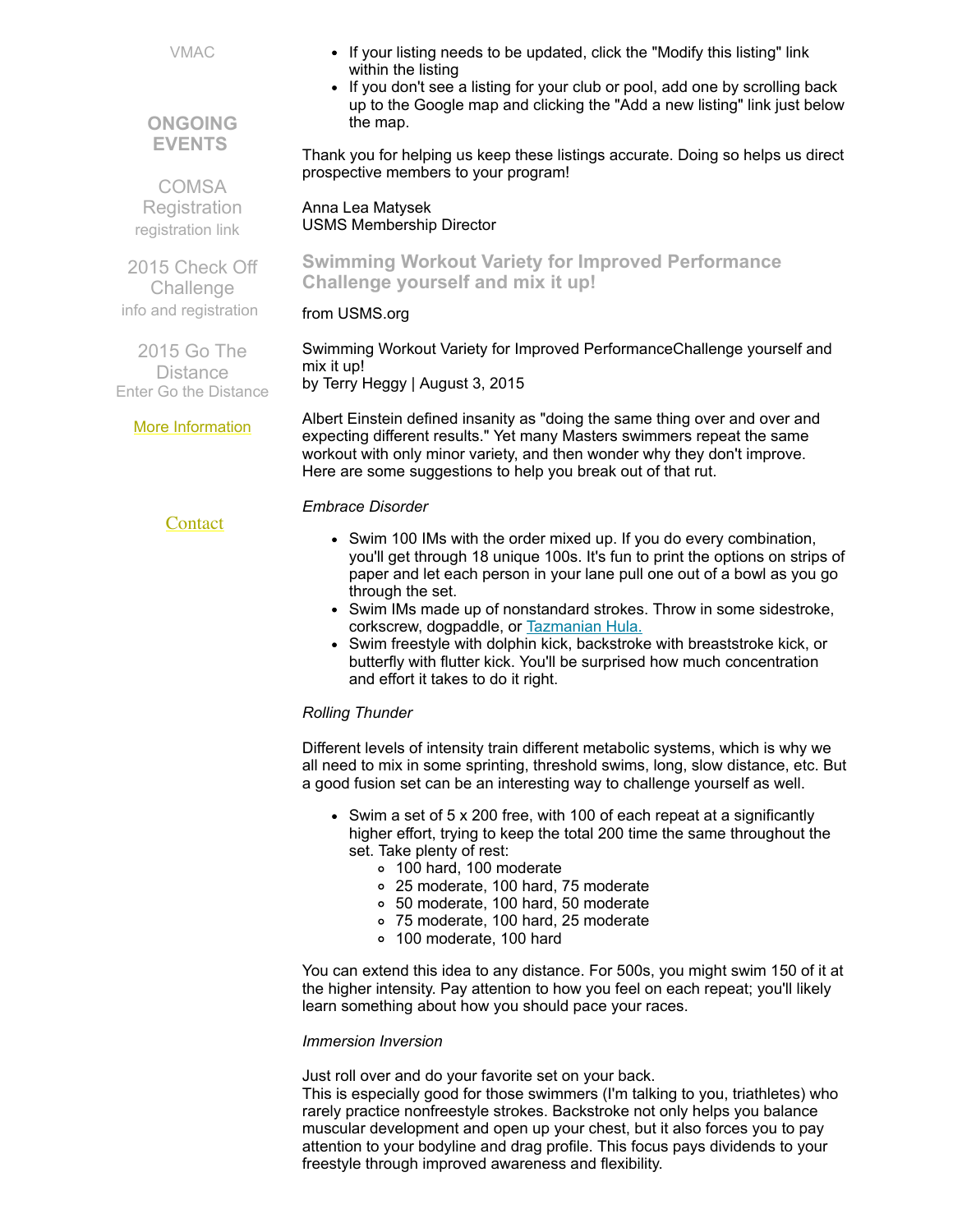Practicing your butterfly and breaststroke skills on your back also pays off. A two-arm backstroke with dolphin kick (aka inverted fly) works your core while it challenges your rhythm and coordination. Breaststroke kick on your back allows you to really focus on keeping your knees in the correct position (i.e., not lifting them too high up out of the water during recovery) and then accelerating the feet all the way together to finish the kick thrust motion.

#### *Creative Accessorizing*

*Don't let your equipment get in a rut, either.*

- Swim with your pull buoy as if it were a water polo ball, pushing it in front of you with your bow wave. Or swim with it on top of your head. These drills force you to develop a powerful kick while maintaining awareness of your upper body orientation.
- Or, do an arms-only pull set without the buoy! Lock your toes together (or use a stretch band to lock your legs together sans flotation). Without a buoy supporting your inactive legs, you'll be forced to develop a good extension on your catch and execute a powerful pull. (This is a tough one, so to avoid practicing poor body position, you should do this drill sparingly, and only when you're fresh and strong.)
- Grab a brick or dumbbell (or your water bottle, etc.) and do some vertical kicking in the deep end. Your leg muscles will get a good workout while you gain awareness of your ankle flexibility and core strength.

#### read [more](http://www.usms.org/articles/articledisplay.php?aid=3128)

#### <span id="page-2-0"></span>**CMS Apparel**

Colorado Masters apparel is now available through the Swim Team Store website. Long and short sleeve tee shirts and hoodies are available in black or white. Shorts and swim suits are in black only. Colors are all shown in black, the white choice is available once item is clicked on. All items have the Colorado Masters Swimming logo from this year as seen above. Purchase your apparel now and have items shipped directly to you.



[http://www.thelifeguardstore.com/lgsteams/productcart/pc/viewCategories.asp?](http://www.thelifeguardstore.com/lgsteams/productcart/pc/viewCategories.asp?idCategory=2980&idAffiliate=677) idCategory=2980&idAffiliate=677

username: colorado password: masters

<span id="page-2-1"></span>**Local and National Swimming Links**

<http://usopenwaterswimming.org/>

Breadbasket Zone <http://www.iowamasters.org/> <http://www.minnesotamasters.com/> <http://www.movymasters.org/> <http://www.nebraskamastersswimming.com/> <http://www.ozarklmsc.org/>

### <span id="page-2-2"></span>**What's Happening at U.S.M.S.**

As members of COMSA, you are also members of U. S. Masters Swimming. Check that website for information on Fitness Events, Coaching